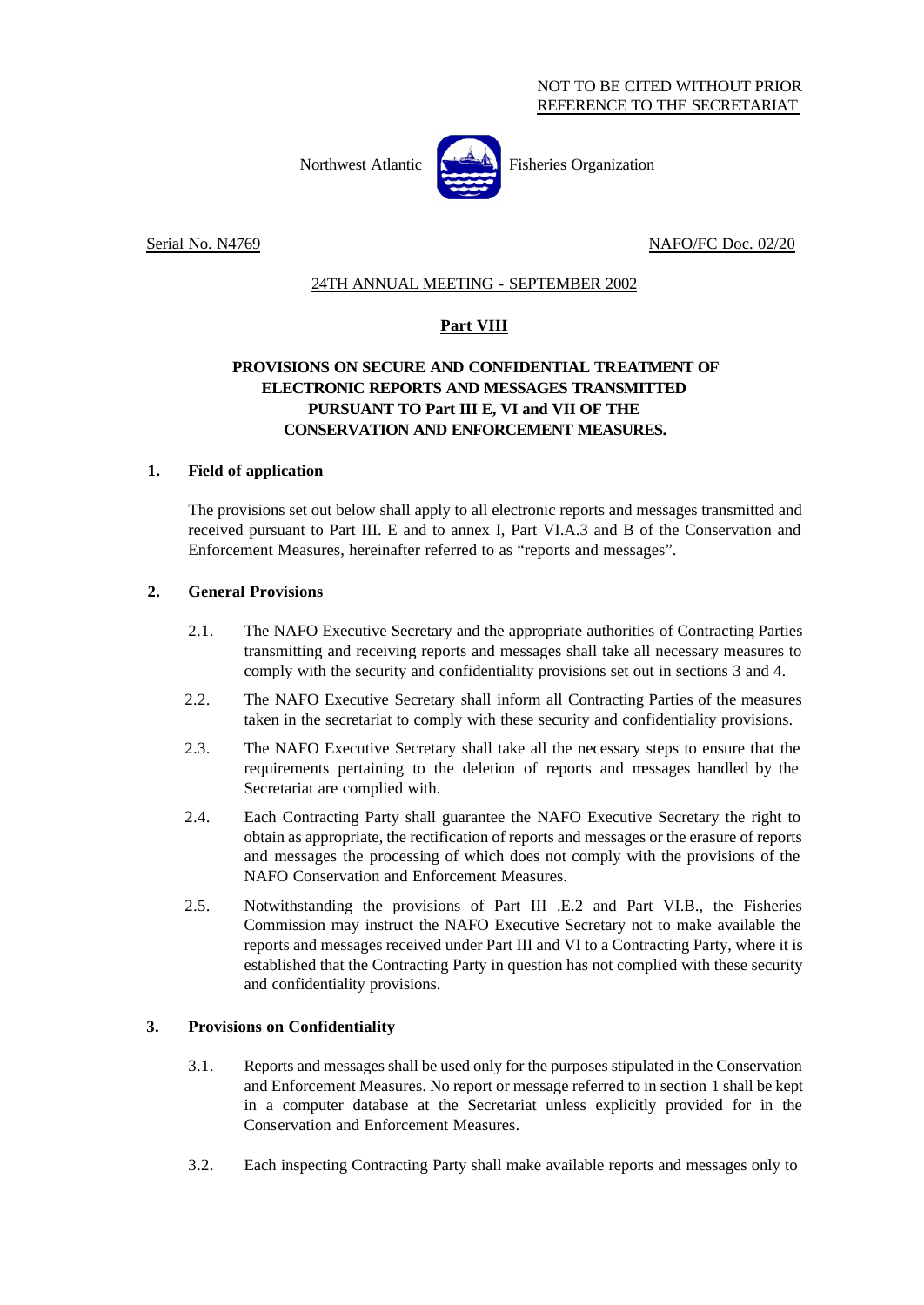their means of inspection and their inspectors assigned to the Scheme of Joint International Inspection and Surveillance. Reports and messages shall be transmitted to the inspection platforms and inspectors not more than 48 hours prior to entry into the Regulatory Area.

- 3.3. The NAFO Executive Secretary shall delete all the original reports and messages referred to in section 1 from the database at the NAFO Secretariat by the end of the first calendar month following the year in which the reports and messages have originated. Thereafter the information related to the catch and movement of the fishing vessels shall only be retained by the NAFO Executive Secretary, after measures have been taken to ensure that the identity of the individual vessels can no longer be established.
- 3.4. The NAFO Executive Secretary shall not make available reports and messages to other parties than those specified explicitly in Part III.E.2 of the Conservation and Enforcement Measures.
- 3.5. Inspecting Contracting Parties may retain and store reports and messages transmitted by the Secretary until 24 hours after the vessels to which the reports and messages pertain have departed from the Regulatory Area without re-entry. Departure is deemed to have been effected six hours after the transmission of the intention to exit from the Regulatory Area.

#### **4. Provisions on security**

#### **4.1 Overview**

Inspecting Contracting Parties and the NAFO Secretariat shall ensure the secure treatment of reports and messages in their respective electronic data processing facilities, in particular where the processing involves transmission over a network. Contracting Parties and the NAFO Secretariat must implement appropriate technical and organisational measures to protect reports and messages against accidental or unlawful destruction or accidental loss, alteration, unauthorised disclosure or access, and against all inappropriate forms of processing.

The following security issues must be addressed from the outset:

- System access control:
	- The system has to withstand a break-in attempt from unauthorised persons.
- Authenticity and data access control: The system has to be able to limit the access of authorised parties to a predefined set of data only.
- Communication security:

It shall be guaranteed that reports and messages are securely communicated.

- Data security: It has to be guaranteed that all reports and messages that enter the system are securely stored for the required time and that they will not be tampered with.
- Security procedures: Security procedures shall be designed addressing access to the system (both hardware and software), system administration and maintenance, backup and general usage of the system.

Having regard to the state of the art and the cost of their implementation, such measures shall ensure a level of security appropriate to the risks represented by the processing of the reports and the messages.